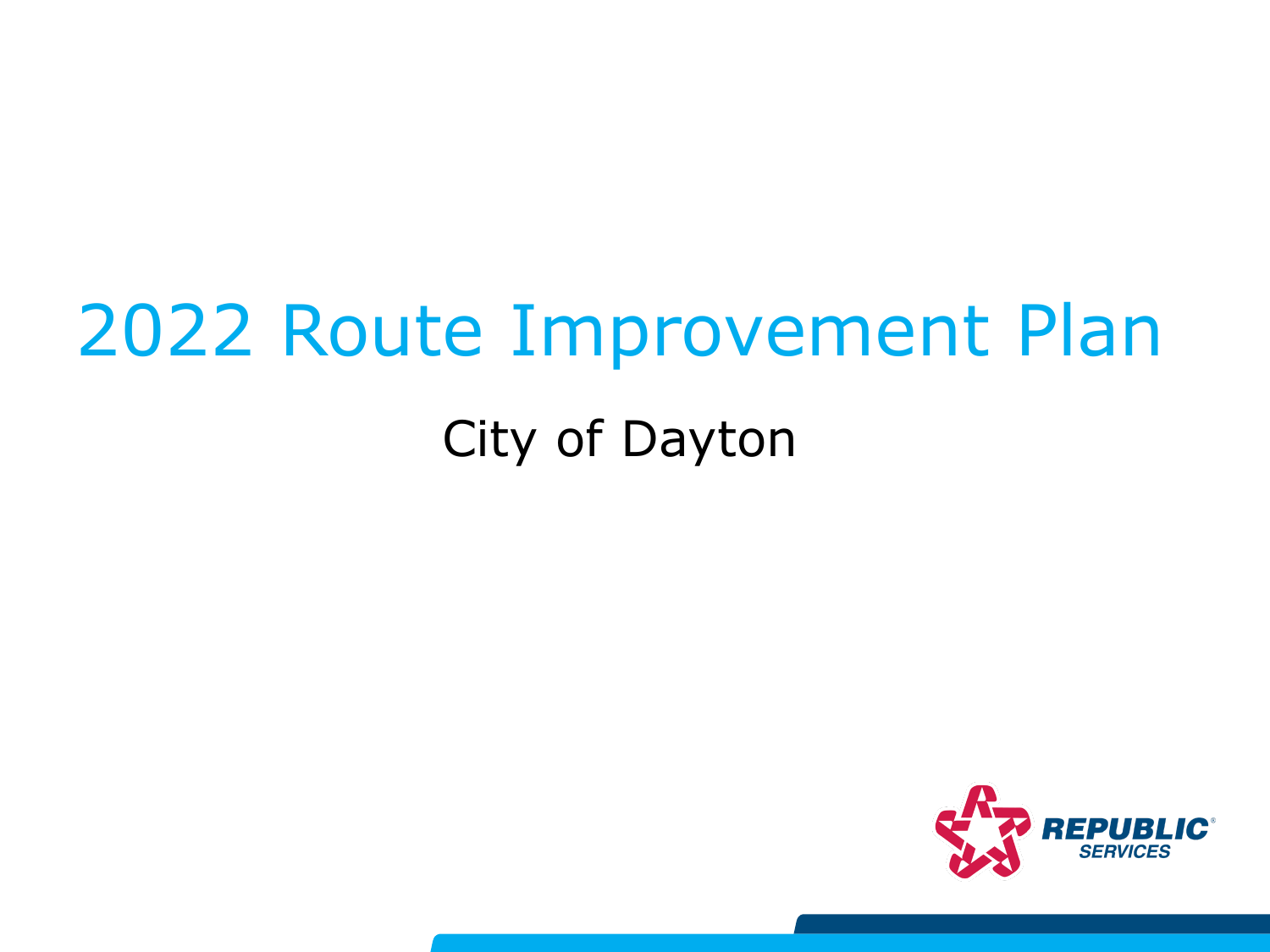# Republic Services acquired Randy's Sanitation in Dec. 2020

RSG Routes and Hauling Services

- 1. Current State: The City of Dayton is serviced out of the Blaine Division and the St. Michael Division.
- 2. Future State: All routes will be serviced out of the St. Michael Hauling Division, as of March 28th, which will increase our speed of response and improve service to residents.

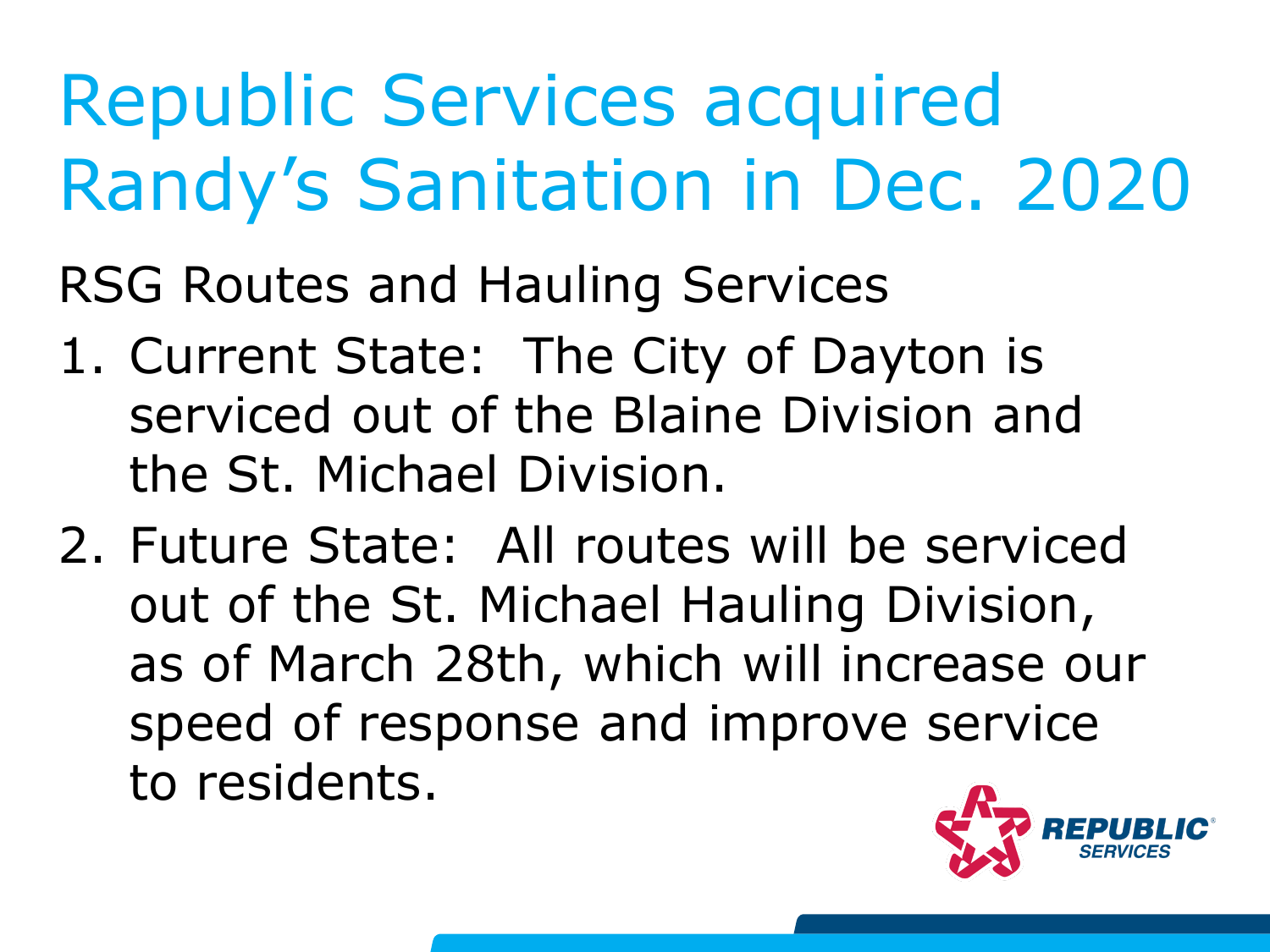## Proposal to Day Change from Friday to **Monday**

- $\triangleright$  Number of home affected: 1,235
- ▶ Date of Change: March 28, 2022
- ▶ Scope of Change: 2 Recycle routes (both remain gray week) and 1 Trash route.
- $\triangleright$  Trash is Open Market and, in the area, noted on page 4 Republic Services collects approximately 54% of the customers leaving 46% as serviced by other haulers.

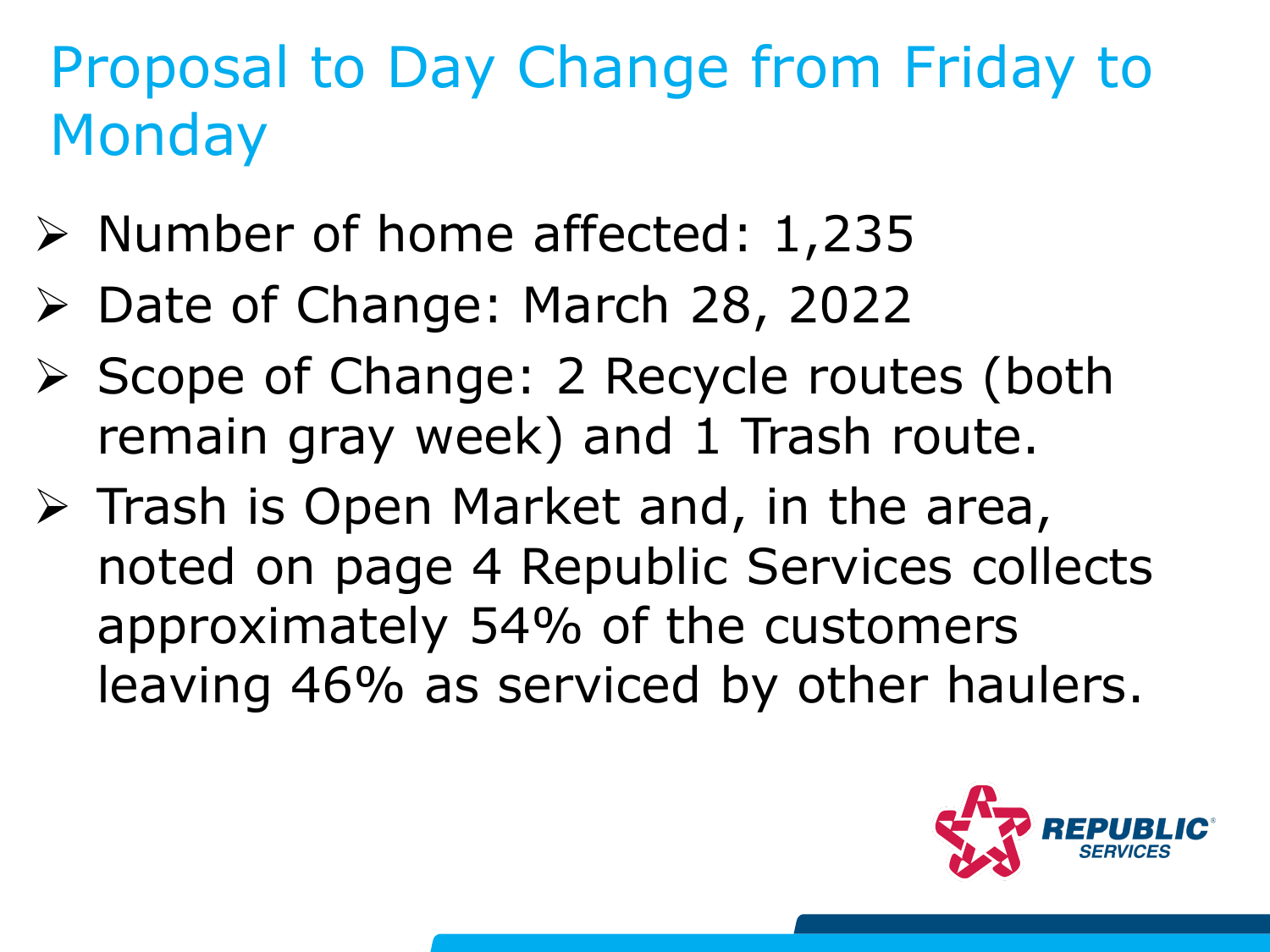## Map of Day Change moving Friday Service to Monday

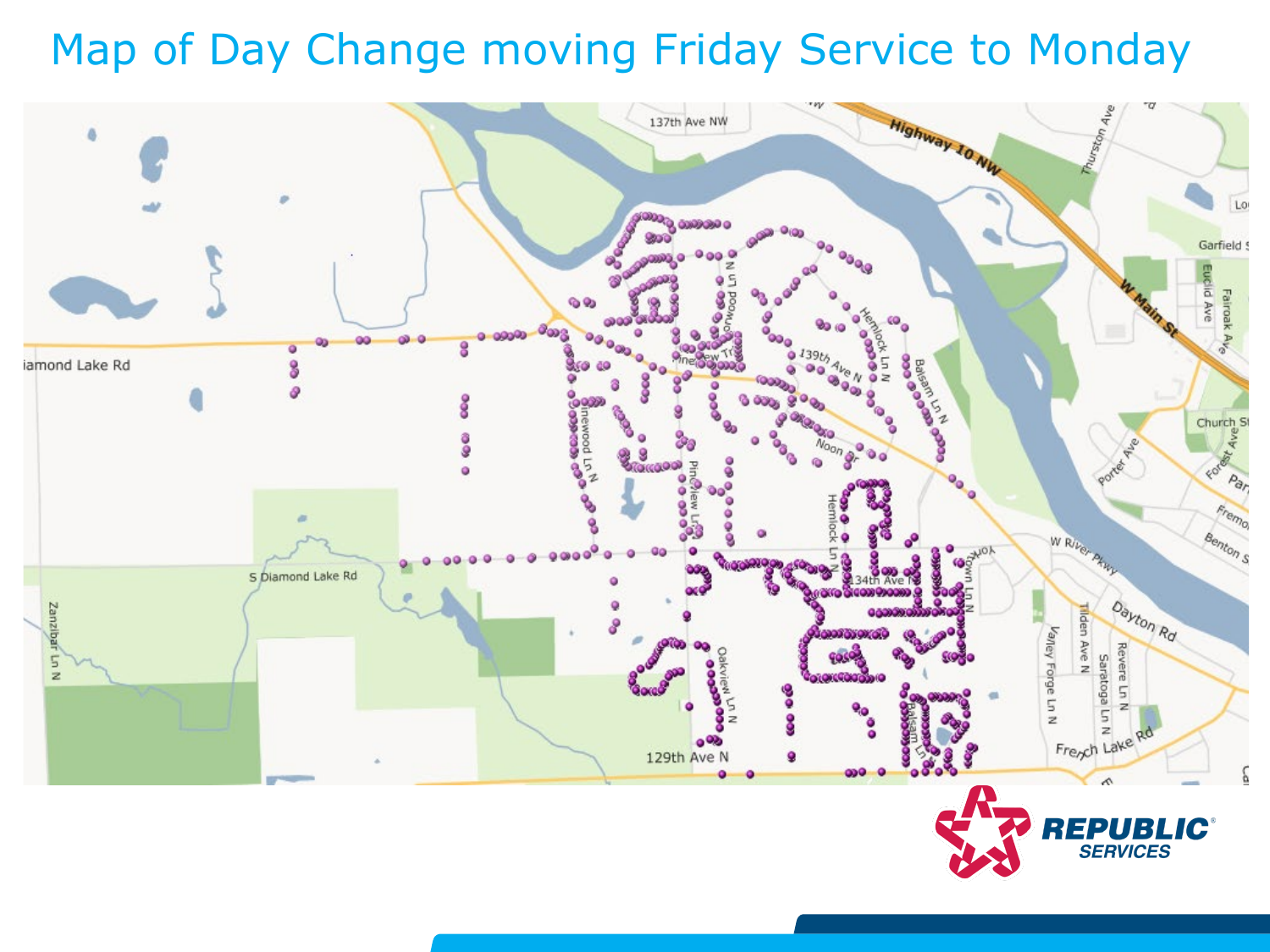### Mailer - Dayton Standard Day Change (trash and recycling serviced by Republic, Moving service from Friday to Monday)

**First Class Prart** 

US Postage PAID **WAM** 



5625 Ouam Ave. NE St. Michael, MN 55376

#### **Important Notice**

About Changes to Your Recycling, Trash & Yard Waste Service Day

#### different distribution of the different color

\*\*\*\*\*\*\*\*\*\*\*\*\*\*\*AUTO\*\*5-DIGIT 55316 CITY OF DAYTON RESIDENT OR CURRENT RESIDENT 13831 BERKSHIRE LN DAYTON MN 55327-9302

5307

#### **ATTENTION RESIDENT:** YOUR RECYCLING, TRASH & **YARD WASTE SERVICE DAY IS CHANGING**



Dear Valued Customer,

In order to provide the best service possible to our customers, we are making some service changes in your area. Effective MONDAY, MARCH 28, 2022, your new service day will be:

#### **MONDAY**

Thank you for your attention to this matter. Please call 320.252.9608 for more information.

@2022 Republic Services, Inc.



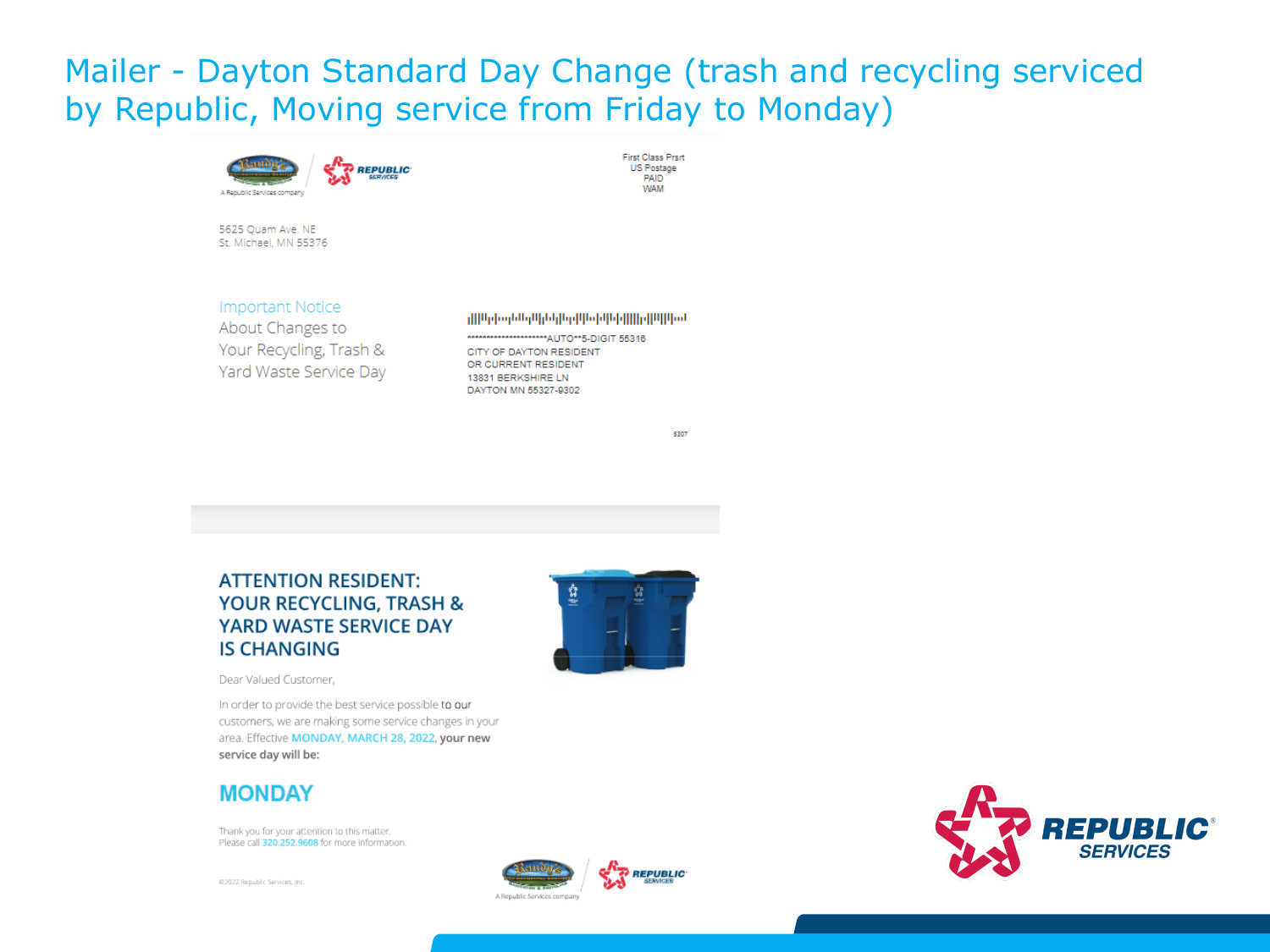### Mailer- Recycle Day Change, Friday to Monday (competitor hauls trash)

First Class Prart

US Postage PAID **WWW** 



5625 Quam Ave. NE St. Michael, MN 55376

#### **Important Notice**

About Changes to Your Recycling Service Day

#### htthhtdttp:hyldhdhdlhttp.orttmtlfbatchbc

"AUTO"S-DIGIT 55316 CITY OF DAYTON RESIDENT OR CURRENT RESIDENT 13160 142ND AVE N DAYTON MN 55327-9559

A Republic Services company

5952

#### **ATTENTION RESIDENT: YOUR RECYCLING SERVICE DAY IS CHANGING**



**REPUBLIC** 

Dear Valued Customer,

In order to provide the best service possible to our customers, we are making some service changes in your area. Effective MONDAY, MARCH 28, 2022, your new recycling service day will be:

#### **MONDAY**

Thank you for your attention to this matter. Please call 320.252.9608 for more information.

02022 Republic Services, Inc.

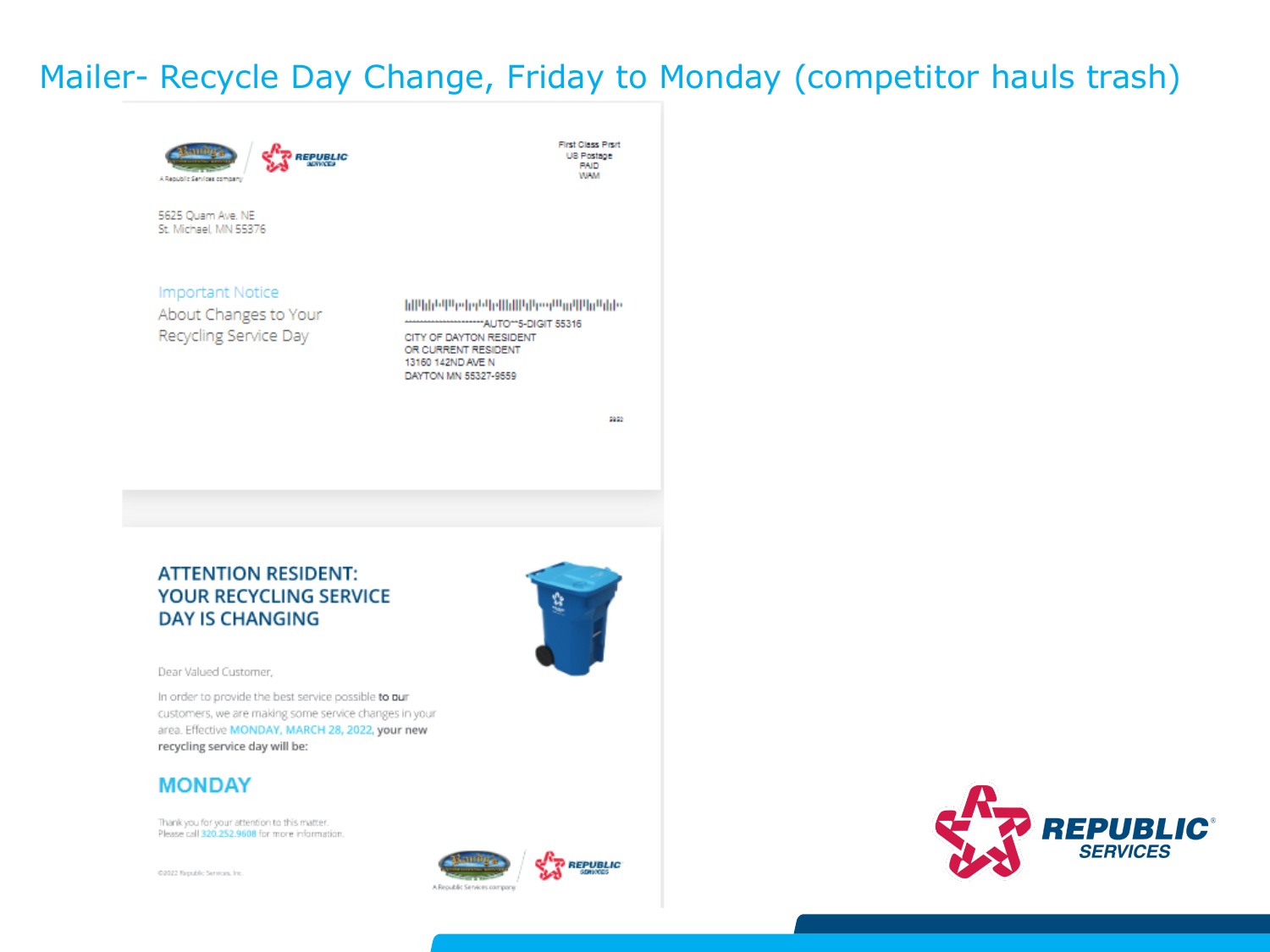## Proposal to Day Change from Friday to Tuesday

- $\triangleright$  Number of home affected: 673
- ▶ Date of Change: March 28, 2022
- ▶ Scope of Change: Moving one Route from Friday to Tuesday; Recycling week remains Gray week (see next page for map)
- $\triangleright$  Trash is Open Market and, in the area, and Republic Services collects 597 trash customers. We estimate that is 85% of the customers in this area leaving approx. 15% serviced by other haulers.

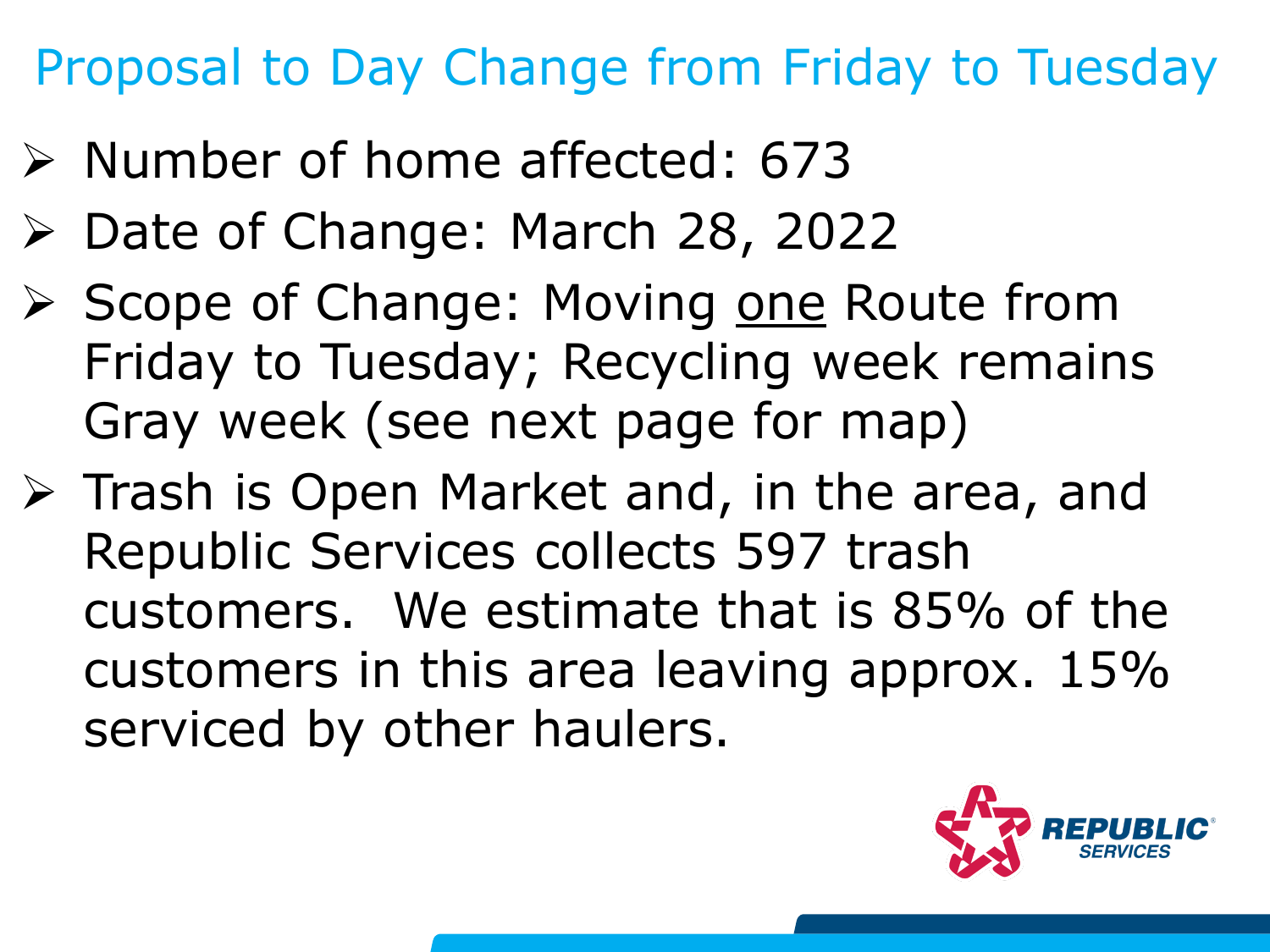## Map of Day Change moving Friday Service to Tuesday

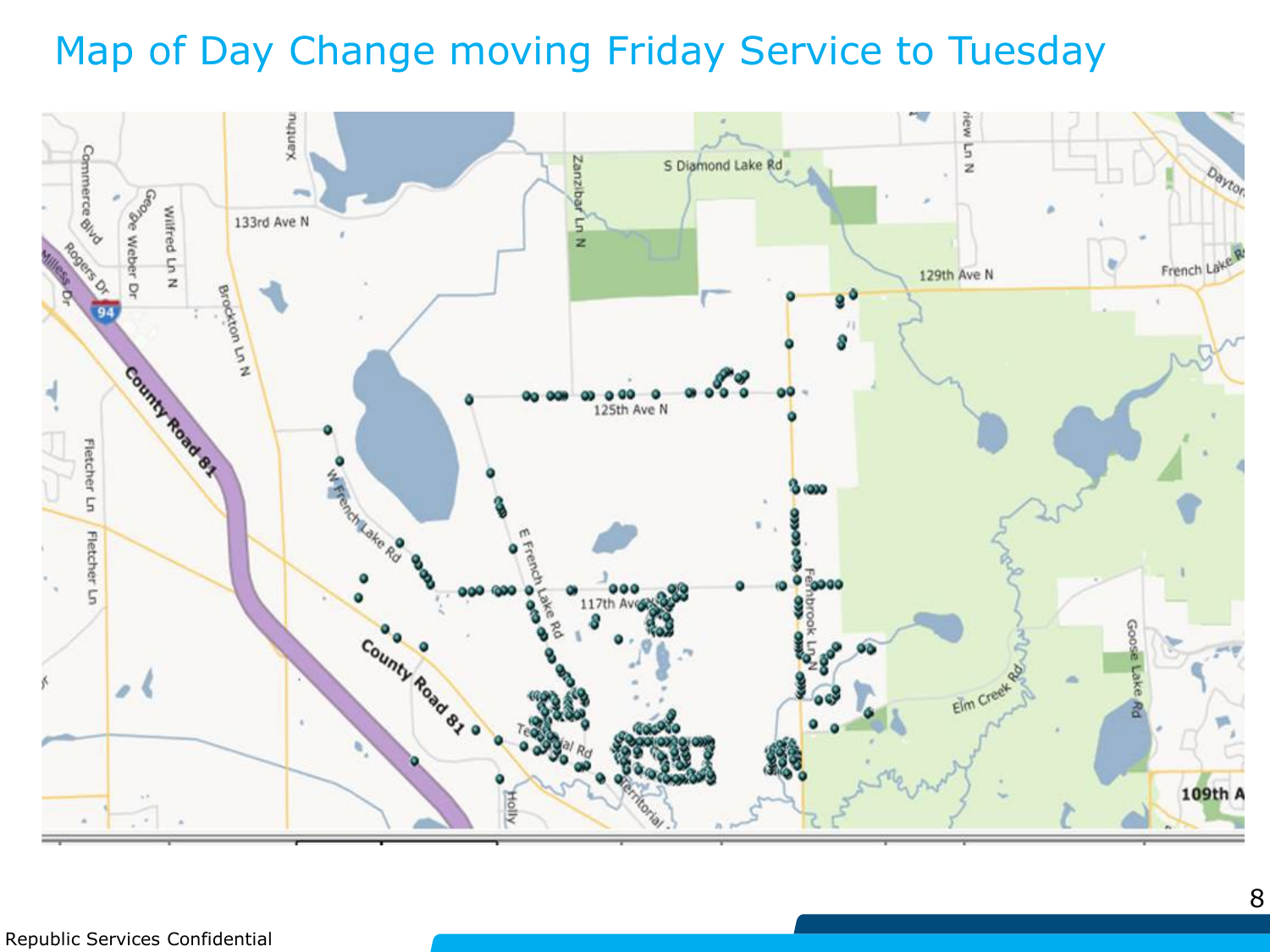Mailer - Dayton Standard Day Change (trash and recycling serviced by Republic, moving service from Friday to Tuesday)

### **ATTENTION RESIDENT:** YOUR RECYCLING, TRASH & YARD WASTE SERVICE DAY **IS CHANGING**



Dear Valued Customer,

In order to provide the best service possible to our customers, we are making some service changes in your area. Effective MONDAY, MARCH 28, 2022, your new service day will be:

### **TUESDAY**

Thank you for your attention to this matter. Please call 320,252,9608 for more information.

03032 Republic Services, Inc.



Please note that the front side of postcard will be identical to that shown on page 5

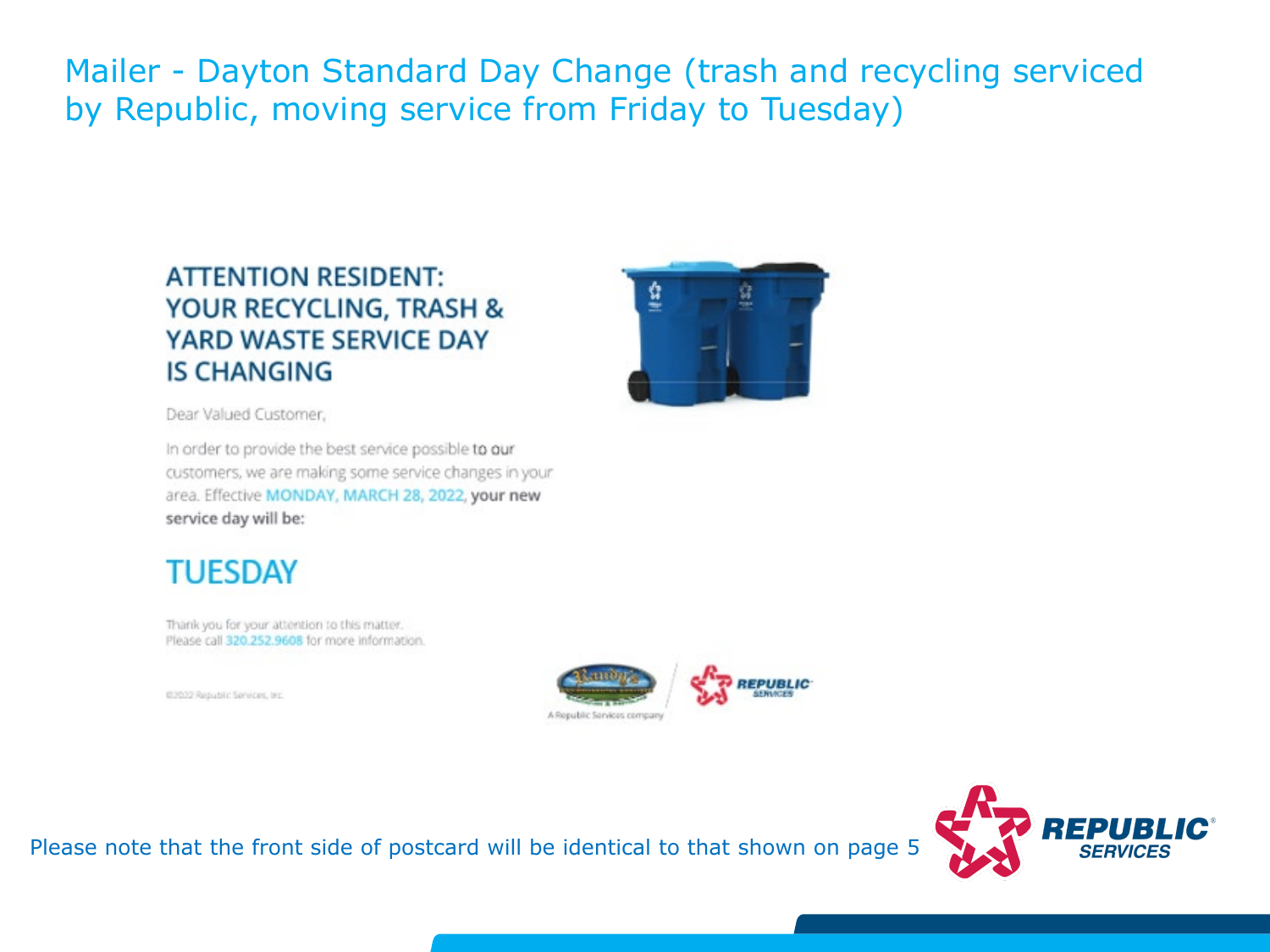Mailer- Recycle Day Change, Friday to Tuesday (competitor hauls trash)

### **ATTENTION RESIDENT:** YOUR RECYCLING, TRASH & **YARD WASTE SERVICE DAY IS CHANGING**



Dear Valued Customer,

In order to provide the best service possible to our customers, we are making some service changes in your area. Effective MONDAY, MARCH 28, 2022, your new service day will be:

## **TUESDAY**

Thank you for your attention to this matter. Please call 320,252,9608 for more information.

03022 Republic Services, Inc.



Please note that the front side of postcard will be identical to that shown on page 6

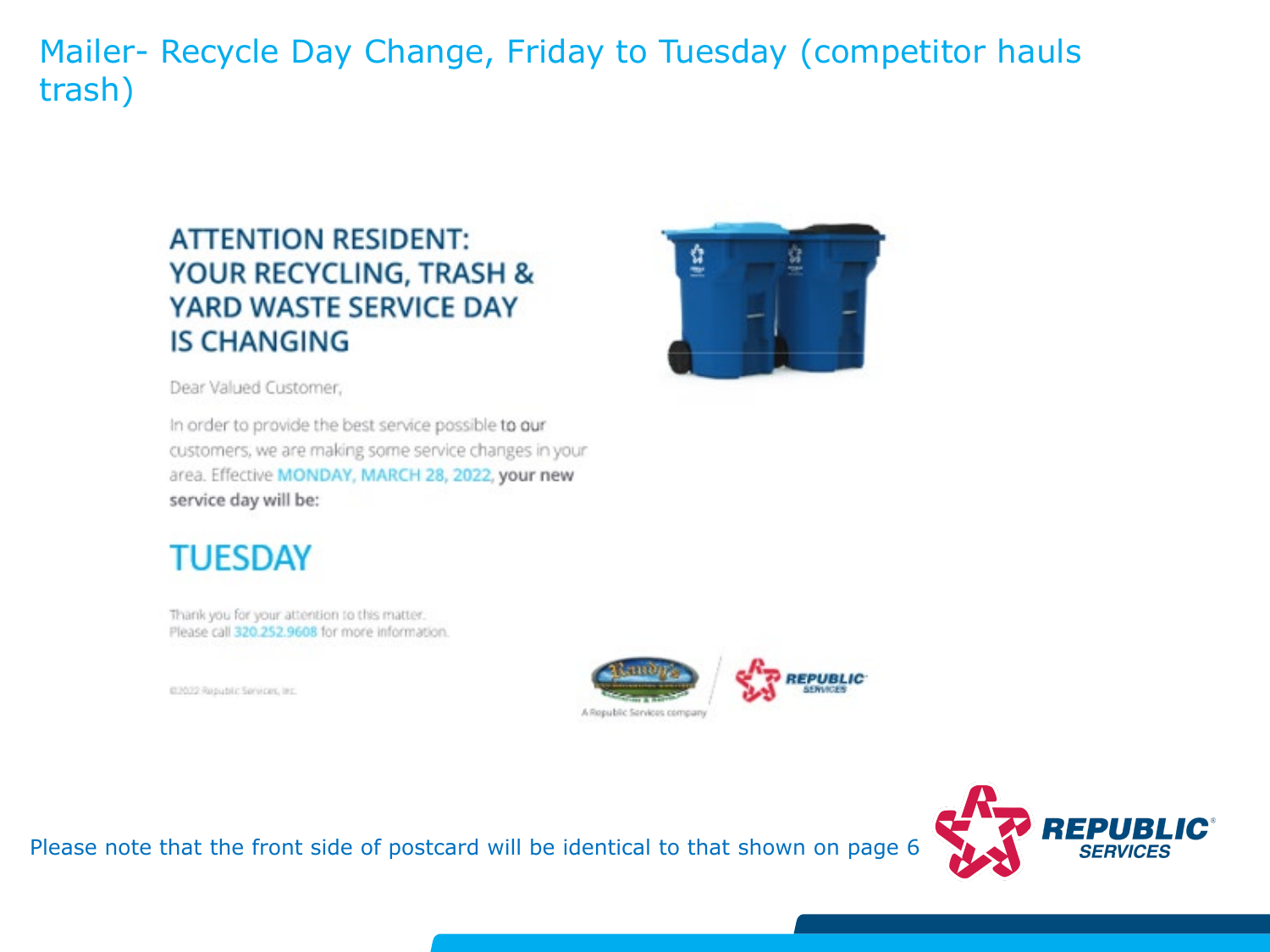## Why the Change?

These collection day changes provide Republic Services the ability to balance out headcount allowing us to stay efficient, keep costs down as much as possible, and provide better service. Most importantly, this change allows for RSG to have a faster response time for City of Dayton residents as we will be in the City more than once per week. And lastly, the City continues to grow. By expanding the collection schedule now Republic is better positioned to allocate additional resources as needed.